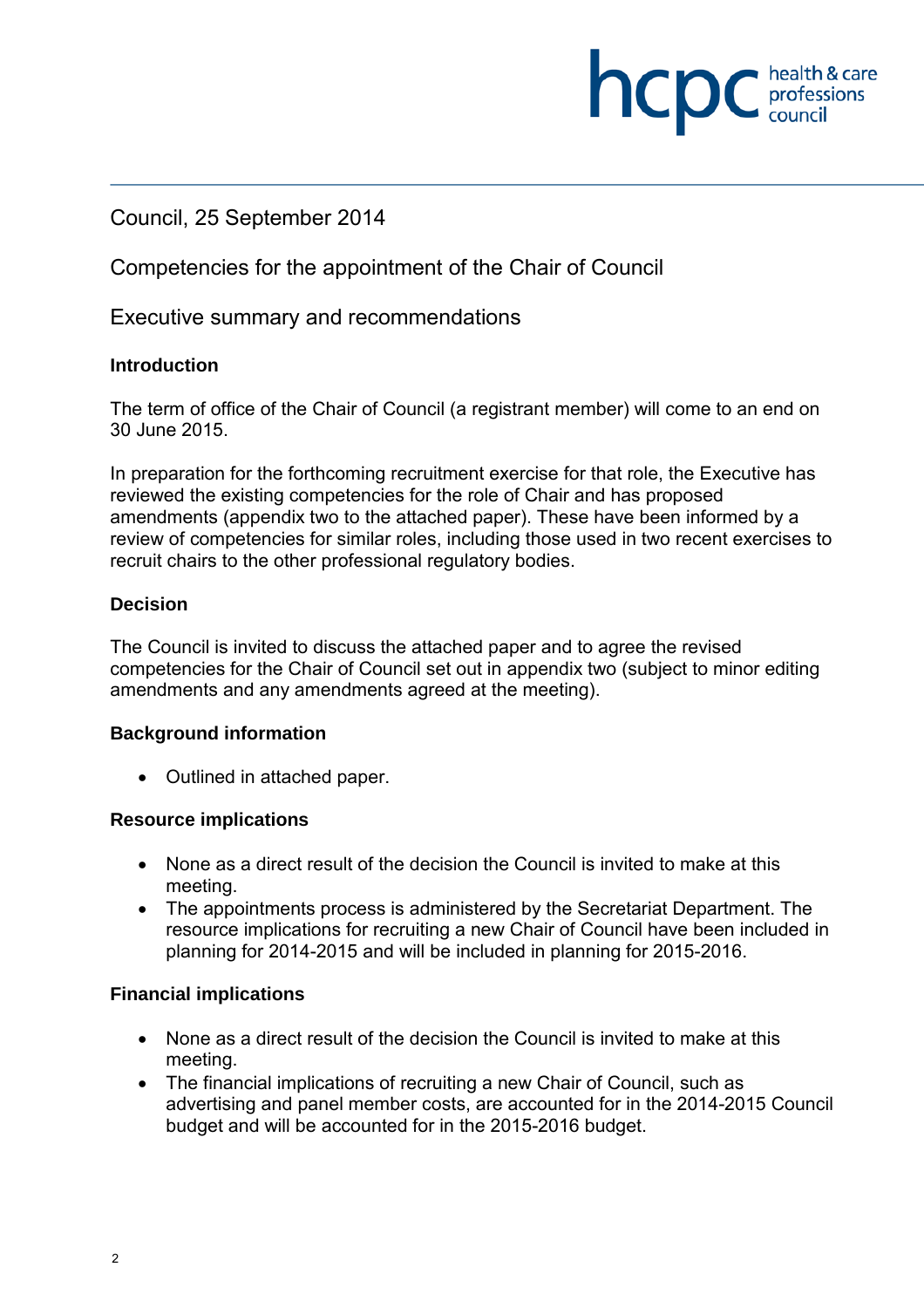# **Appendices**

- Appendix 1: Existing competencies for Council members and Chair.
- Appendix 2: Proposed reviesed competencies for the Chair.
- Appendix 3: Examples of competencies for Chairs.

# **Date of paper**

11 September 2014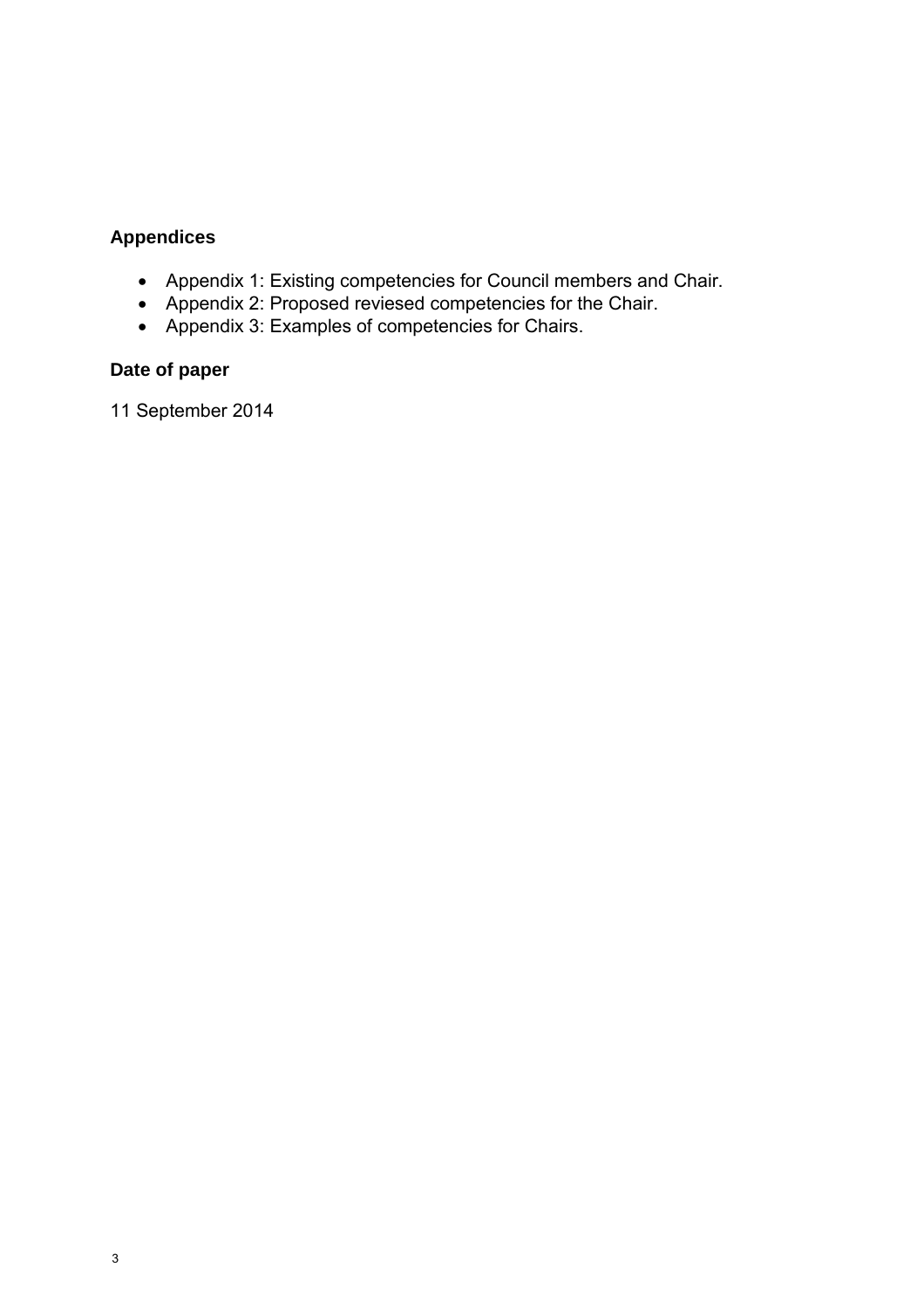## **Competencies for appointment of the Chair of Council**

#### **1. Introduction**

- 1.1 The Secretariat function is responsible for managing the process of appointing new Council members including the Chair; reappointing members; suspending or removing a Council member; and making emergency appointments. This has to be in line with the requirements of relevant legislation including the Health and Social Work Professions Order 2001 and the Health and Care Professions Council (Constitution) Order 2009.
- 1.2 The HCPC makes recommendations to the Privy Council for appointment. The appointment is made by the Privy Council. The process is overseen by the Professional Standards Authority (PSA) which advises the Privy Council as to whether it is satisfied about the process the regulatory body has followed.
- 1.3 The term of office of the Chair of Council (a registrant member of Council) will come to an end on 30 June 2015. At its meeting in December 2014, the Council will be invited to agree the process for the appointment of a new Chair to take office from 1 July 2015. To ensure that a recommendation for appointment is made to the Privy Council in good time, we anticipate that advertising will take place in February and March 2015, with interviews taking place in April 2015.

#### **2. Existing competencies**

- 2.1 The existing competencies for Council members and for the Chair are included in Appendix one. The competencies for Council members and the Chair were agreed by the Council in July 2008 in advance of a restructure of Council which took place in July 2009.
- 2.2 A workshop was held in February 2013 to discuss the competencies for Council members (not the Chair of Council) in advance of the last restructure of Council which took place in January 2014. No changes to the existing competencies were considered necessary at that stage.
- 2.3 We are currently in the process of appointing four Council members, three lay members and one registrant to take office from 1 January 2015. At its meeting on 2 July 2014, the Council agreed with the assessment of the Director of Policy and Standards (acting in part of the Director of Council and Committee Services' role) and the Chair of Council that no changes were necessary to the Council member competencies at that stage but that the Council should be asked to review the competencies after the appointment of a new Chair of Council in 2015. (This decision also avoids amending the competencies for all Council members whilst Council member recruitment against those competencies is on-going.)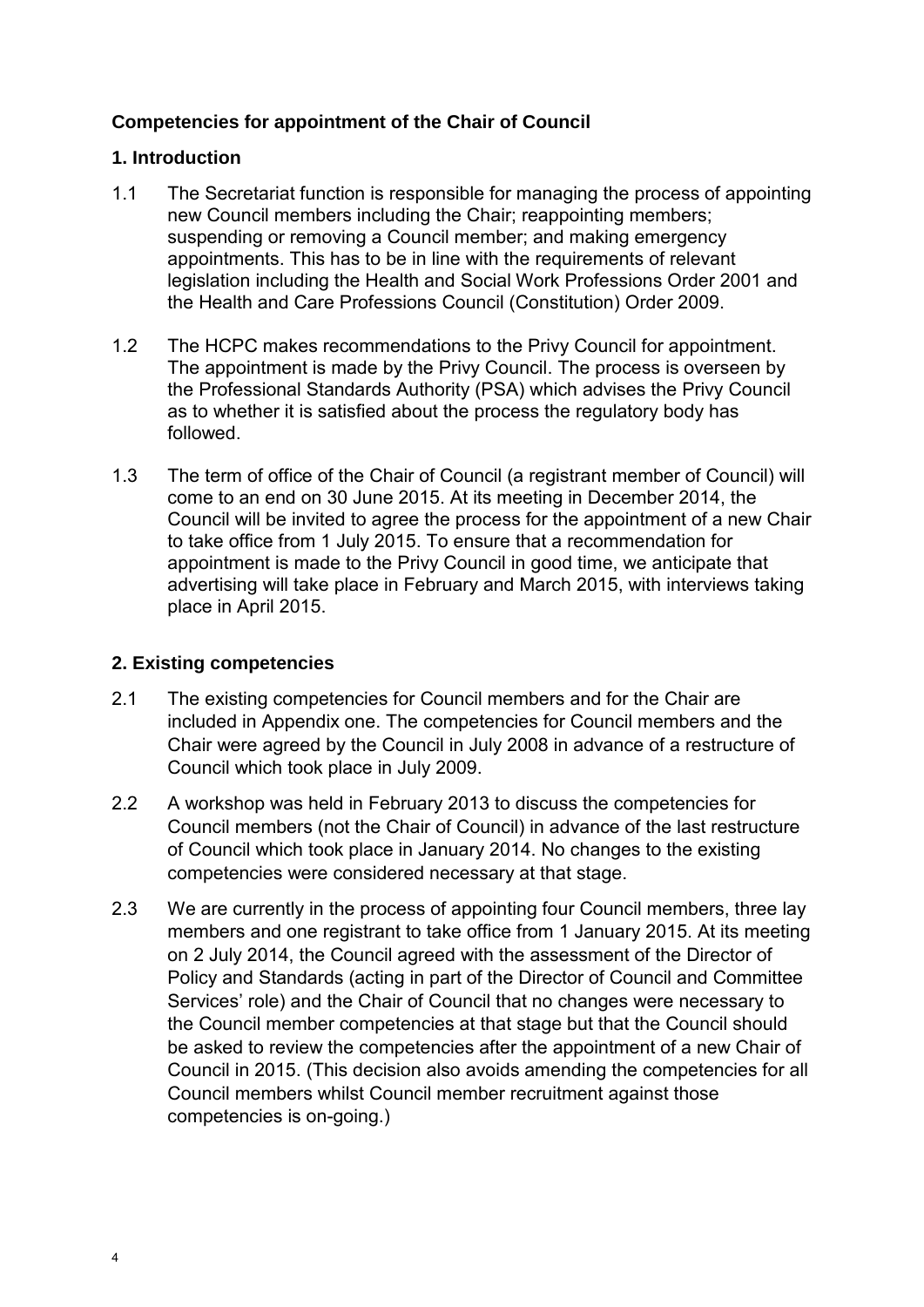### **3. The role of Council members and the Chair of Council**

3.1 The role of Council members and the Chair of Council is set out in appendix B to the council members' code of conduct which forms part of the HCPC's code of corporate governance. $1$  This is reproduced below.

'The role of a Council Member is to:

- contribute their knowledge and expertise to Council meetings, to aid effective decision-making;
- support the Council's objectives;
- ensure that they have a good working knowledge of HCPC's functions, processes and other information that may help their role;
- act in accordance with the Code; and
- act as an ambassador for the HCPC, representing the Council to stakeholders.'

'In addition to the role of Council member, the Chair will also:

- provide strong non-executive leadership, and encourage open and pro-active accountability to the public and the professions;
- act as an ambassador for the Council, inspiring confidence in the organisation and representing the interests of statutory regulation to outside bodies;
- develop and maintain constructive collaboration, networking and consultation with key stakeholders, and others when required;
- uphold public interest in all that the HCPC undertakes;
- chair meetings of Council;
- monitor and develop Council members' performance, providing support as necessary;
- manage the Council's Chief Executive so as to secure effective oversight of the development and achievement of the Council's strategic, policy and operational objectives and compliance with its statutory responsibilities.
- set the Chief Executive's objectives and monitor the Chief Executive's performance against those objectives;
- nominate a suitable person or persons to carry out the duties of the Chair if the Chair is absent or unavailable.'

 $1$  Code of Corporate Governance

**.** 

http://www.hcpc-uk.org/aboutus/council/codeofcorporategovernance/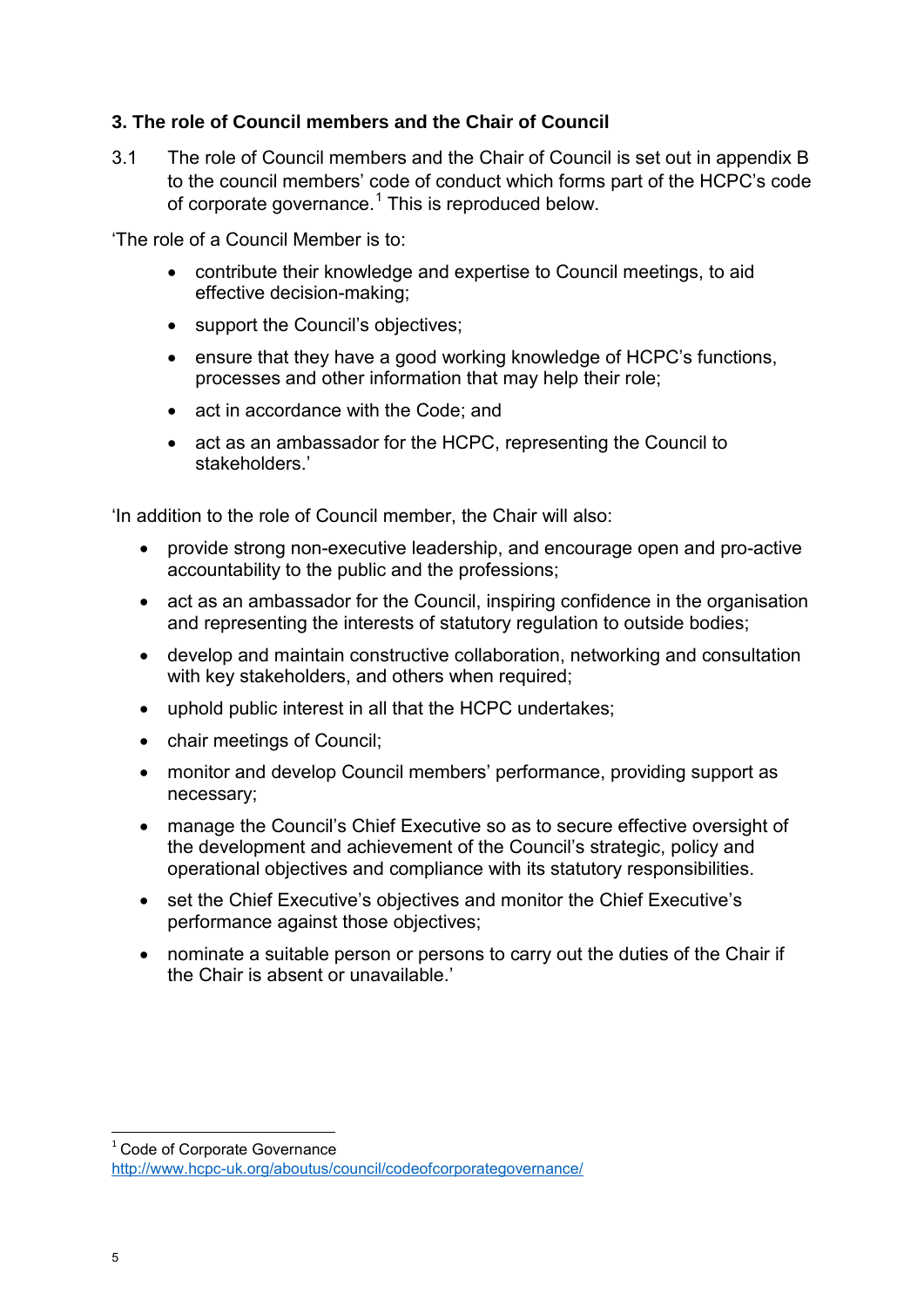### **4. Reviewing the competencies for the Chair of Council**

- 4.1 To inform a review, the Executive has considered the published competencies for the Chairs of a wide variety of different organisations including public bodies such as the Food Standards Agency, Heritage Lottery Fund and Medicines and Healthcare Products Regulatory Agency; NHS Boards / Trusts; and other professional regulators including the General Pharmaceutical Council (GPhC) and Nursing and Midwifery Council (NMC).
- 4.2 Appendix three includes three examples of Chair competencies for reference purposes only – two from professional regulators (the NMC and GPhC) and one from an NHS Trust.
- 4.3 The following table provides a summary of the common competencies for chairs found in the information reviewed. In putting this together we have excluded competencies which are industry specific (e.g. knowledge of specific professional, scientific or technical areas) and included instead the 'generic' experience and abilities required for senior level Chair appointments. The competencies that are described in the table were generally required to be demonstrated within a complex / high profile / high accountability organisation or environment.

| <b>Broad area</b>                                    | <b>Summary of competencies</b>                                                                                                                                                                                                                                                                                                                                                                                                                              |
|------------------------------------------------------|-------------------------------------------------------------------------------------------------------------------------------------------------------------------------------------------------------------------------------------------------------------------------------------------------------------------------------------------------------------------------------------------------------------------------------------------------------------|
|                                                      |                                                                                                                                                                                                                                                                                                                                                                                                                                                             |
| <b>Experience of leadership / ability to</b><br>lead | Demonstrates strong leadership<br>$\bullet$<br>skills.<br>Proven experience of leading at a<br>$\bullet$<br>senior level<br>Able to exercise sound judgement<br>$\bullet$<br>and demonstrate strong decision<br>making skills.<br>Stature or credibility to lead.<br>$\bullet$                                                                                                                                                                              |
|                                                      |                                                                                                                                                                                                                                                                                                                                                                                                                                                             |
| <b>Experience and ability to Chair</b>               | Board-level leadership<br>$\bullet$<br>experience; and/or<br>Previous experience of chairing a<br>Board; and/or<br>Previous experience of chairing<br>meetings; and/or<br>Ability to chair meetings<br>effectively.<br>Ability to provide strategic<br>$\bullet$<br>direction.<br>Ability to facilitate discussion<br>$\bullet$<br>including respecting and drawing<br>on the skills, experience and<br>views of others to reach<br>consensus and make good |

Table 1: Summary of Chair competencies of other organisations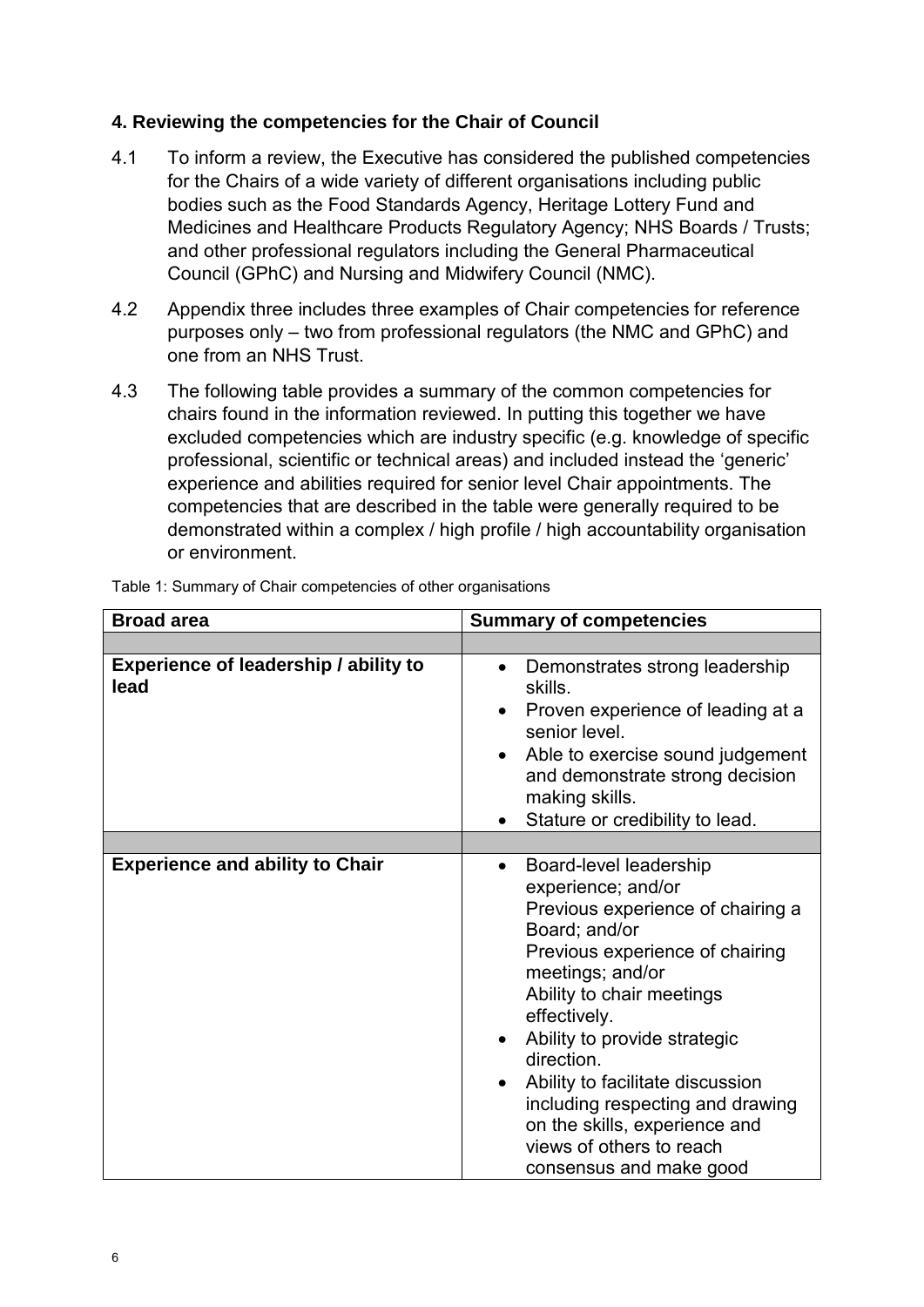|                                        | decisions.                                                       |
|----------------------------------------|------------------------------------------------------------------|
|                                        | Experience of managing a Chief                                   |
|                                        | Executive / senior level staff and                               |
|                                        | holding Executives to account.                                   |
|                                        |                                                                  |
| <b>Understanding of governance</b>     | Understanding of governance<br>$\bullet$                         |
|                                        | issues and the legal responsibility                              |
|                                        | / accountability of non-executives.                              |
|                                        |                                                                  |
| Ability to work with stakeholders in a | Strong communication and<br>$\bullet$                            |
| way which inspires confidence and      | interpersonal skills.                                            |
| respect                                | Experience / ability to act as an<br>$\bullet$                   |
|                                        | ambassador for an organisation,                                  |
|                                        | with strong advocacy skills.                                     |
|                                        | Ability (and credibility in order to<br>$\bullet$                |
|                                        | be able) to build strong<br>relationships with a range of        |
|                                        | senior level stakeholders.                                       |
|                                        | Strong influencing, diplomatic and<br>$\bullet$                  |
|                                        | networking skills.                                               |
|                                        | Politically sensitive and astute.                                |
|                                        | Experience of / ability to undertake                             |
|                                        | public speaking.                                                 |
|                                        |                                                                  |
| <b>Other</b>                           | Understanding of and commitment<br>$\bullet$                     |
|                                        | to the mission, vision and values                                |
|                                        | of the organisation concerned.                                   |
|                                        | Analytical thinking and problem<br>$\bullet$                     |
|                                        | solving skills.                                                  |
|                                        | Ability to understand complex<br>$\bullet$                       |
|                                        | issues and work to resolve them.                                 |
|                                        | Team working skills.<br>$\bullet$                                |
|                                        | Personal values including probity<br>$\bullet$<br>and integrity. |
|                                        | Financial acumen / oversight of                                  |
|                                        | budgets and performance.                                         |

- 4.4 The Executive has revised the Chair competencies having regard to the review above, and proposed changes which have been made in appendix two. No changes have been made to the competencies which apply to all Council members (see paragraph 2.3).
- 4.5 In summary, the Executive has proposed the following changes.
	- The additional competencies for the Chair have been amended to bring them in to line generally with the style and language of the competencies required of all members. For example, the areas previously listed separately under 'Experience required' have been brought into the main table.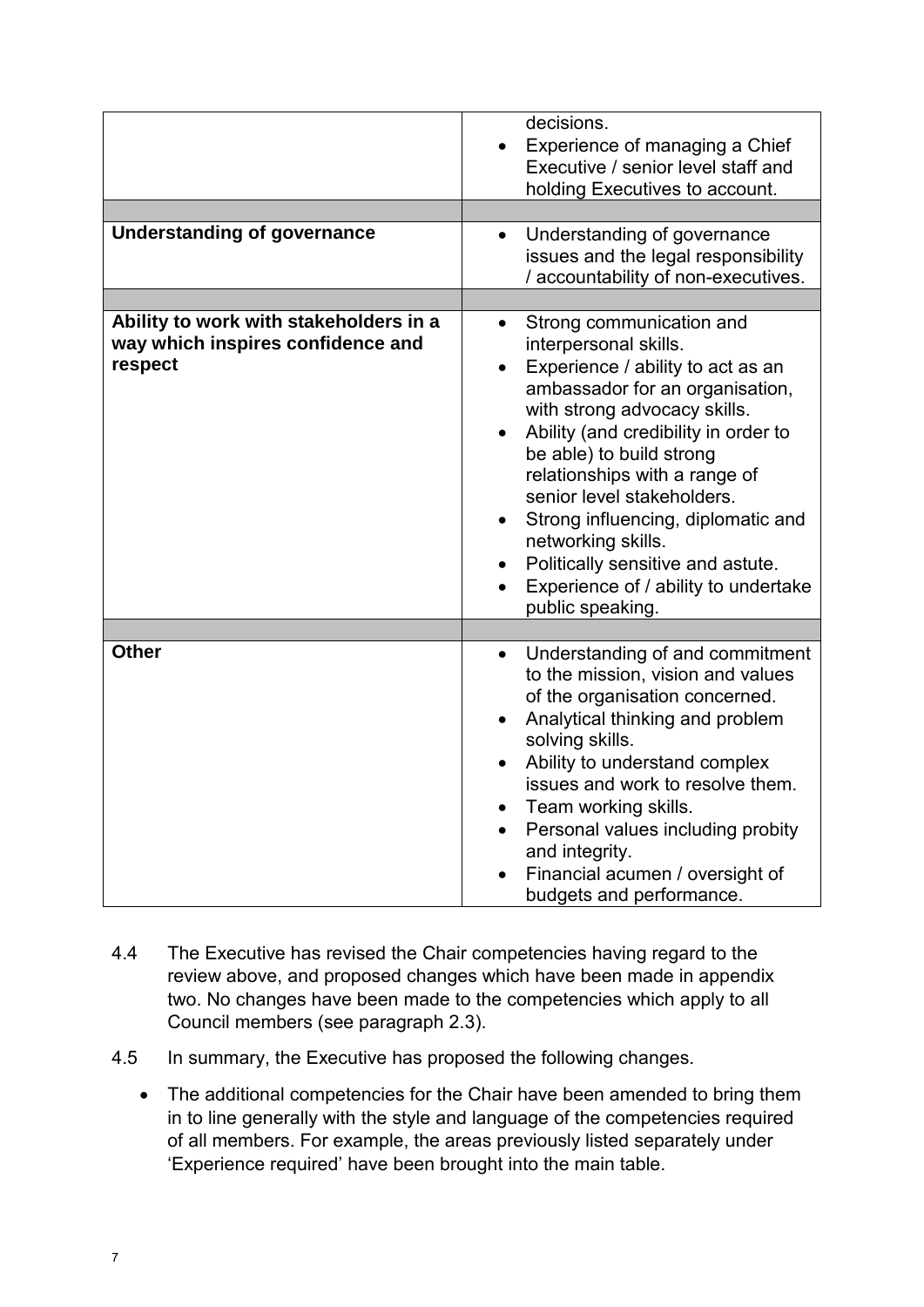- The first competency area 'leadership' has been amended in line with the principles above to read 'Ability to chair and lead the Council'. As in the last iteration, whilst 'board level' experience and the experience and skills necessary to Chair and lead the Council are included, specific experience of chairing a board is only desirable.
- Two sub-competencies: 'Leads the Council to deliver its objective of protecting the public' and 'Leads the Council in its strategic thinking' have been amended and combined to read: 'Proven ability to lead the Council in its strategic thinking and in delivering its public protection role.'
- A new sub-competency under leadership has been added: 'Understanding of the respective leadership roles of the Chair and Chief Executive and Registrar'. As a result, the previous 'experience required' about '…working with and managing the Chief Executive of a comparable organisation' has become desirable only.
- Two other new 'sub-competencies' have been added, relating to governance and chairing skills.
	- o 'Understand the role of governance in public bodies'
	- o 'Proven ability to facilitate discussion, involving others to reach collective decisions which deliver organisational objectives'
- The second competency area has been renamed: 'Ability to command the respect of HCPC's stakeholders' to make it more distinct from that required of all members. The sub-competency related to the Chair's ambassadorial role has been amended to refer to 'building effective relationships'.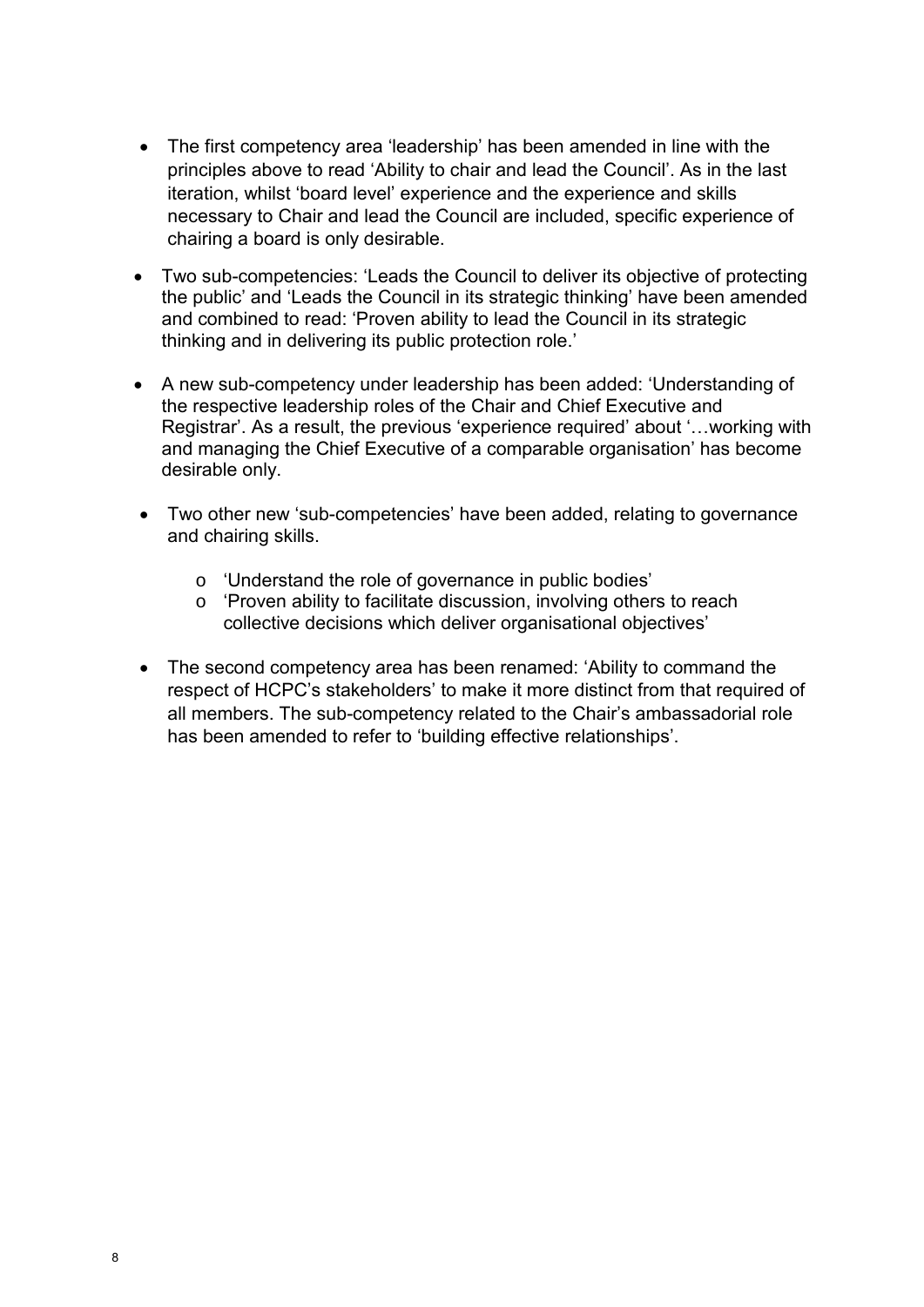## **Appendix 1 – Existing competencies**

These are the competencies used the last time an appointment process was run by the Appointments Commission for the Chair of the Council in 2008. (The competencies for all members have remained unchanged.)

# **Core Competencies Required - All members**

**For all roles,** candidates will be required to demonstrate how they meet the core competences shown below. Some examples of how these may be met are shown in the table.

| <b>Competence</b>                                                 | <b>Evidence</b>                                                                                                                                                        |
|-------------------------------------------------------------------|------------------------------------------------------------------------------------------------------------------------------------------------------------------------|
| <b>Ability to contribute</b><br>to strategic<br>direction         | Understanding of the relationship between the<br>purpose and values of an organisation and its<br>strategic direction.                                                 |
|                                                                   | Knowledge and experience of strategic planning and<br>$\bullet$<br>delivery, with the ability to scrutinise performance<br>data.                                       |
|                                                                   | Experience of contributing to the achievement of<br>$\bullet$<br>objectives within time and resource constraints.                                                      |
| <b>Ability to explore</b><br>accountability of<br>self and others | Offer appropriate challenge to help achieve the best<br>$\bullet$<br>outcomes for the organisation.                                                                    |
|                                                                   | Able to support the executive team whilst holding<br>$\bullet$<br>them to account for their performance.                                                               |
|                                                                   | Willingness to accept responsibility and to be held<br>$\bullet$<br>accountable for personal decisions and to accept<br>shared responsibility for corporate decisions. |
|                                                                   | Experience of evaluating own and others'<br>$\bullet$<br>performance.                                                                                                  |
|                                                                   | Ability to consistently hold the line on corporate<br>decisions                                                                                                        |
| Awareness of<br>equality and<br>diversity issues                  | Able to explore and work with values of respect,<br>inclusion, fairness and transparency and what these<br>might mean in a regulatory setting.                         |
|                                                                   | Awareness that equality and diversity issues are of<br>$\bullet$<br>key importance throughout any organisation.                                                        |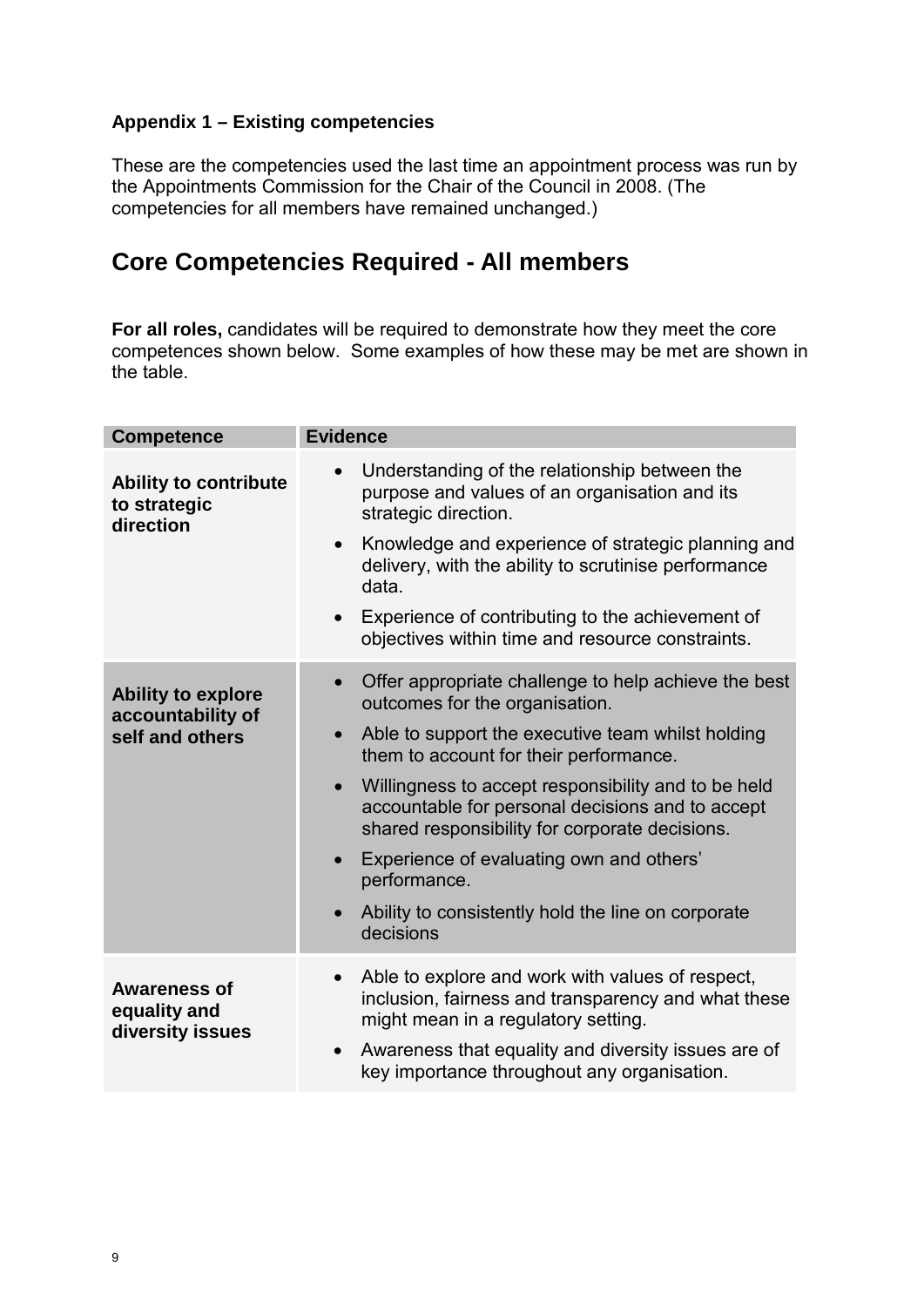| <b>Competence</b>                                                                         | <b>Evidence</b>                                                                                                                                                                                                                                                                                                                                                                                                                                                                                                         |
|-------------------------------------------------------------------------------------------|-------------------------------------------------------------------------------------------------------------------------------------------------------------------------------------------------------------------------------------------------------------------------------------------------------------------------------------------------------------------------------------------------------------------------------------------------------------------------------------------------------------------------|
| Ability to listen and<br>communicate<br>effectively                                       | Well developed listening skills.<br>Good communication skills and the ability to put<br>views across clearly and sensitively in a variety of<br>settings.<br>Awareness of, and acceptance, of diverse views.                                                                                                                                                                                                                                                                                                            |
| <b>Ability to work</b><br>effectively as part<br>of a team                                | Experience of participating in group discussions.<br>$\bullet$<br>Involving and including others in a decision making<br>$\bullet$<br>process to achieve the best outcome for an<br>organisation.<br>Sharing expertise at the same time as being able to<br>$\bullet$<br>recognise expertise in others.<br>Ability to reflect on own behaviour and impact on<br>$\bullet$<br>others.                                                                                                                                    |
| <b>Ability to inspire</b><br>confidence and<br>support amongst<br><b>HPC stakeholders</b> | Knowledge and experience of working in partnership<br>with one or more of HPC's key interest groups.<br>Knowledge/experience in any of the following areas;<br>$\bullet$<br>governance, healthcare delivery, patient advocacy,<br>consumer engagement, professional education,<br>tribunals and enquiries, financial audit, quality<br>assurance, management and research, voluntary,<br>campaigning work.                                                                                                              |
| <b>Capacity and skill</b><br>to understand the<br>priorities of HPC<br>stakeholders       | Knowledge and understanding of the prime purpose<br>$\bullet$<br>of regulation - ie public protection<br>Knowledge and experience of working with one or<br>$\bullet$<br>more of the HPC's key interest groups in any of the<br>four UK countries.<br>Knowledge and understanding of the wider social,<br>political, and educational landscape in which<br>regulation sits.<br>Knowledge and understanding of the diversity<br>inherent in the work of the HPC and differing<br>viewpoints amongst key interest groups. |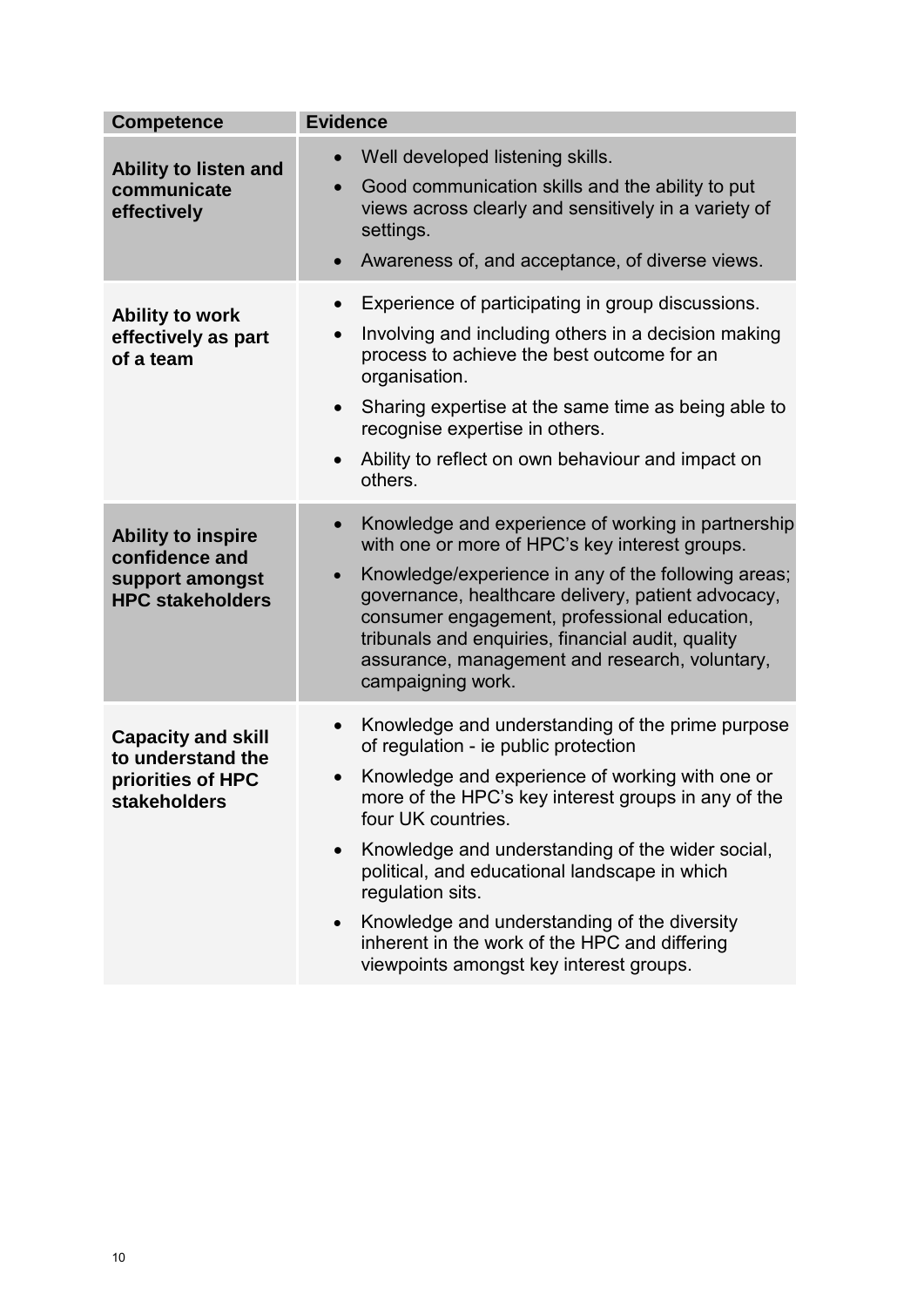# **Additional Competencies for Chair**

In addition to the competencies and experience required of a Council member, the Chair must be able to demonstrate the following competencies and experience:

| <b>Competence</b>                                                                         | <b>Evidence</b>                                                                                                               |
|-------------------------------------------------------------------------------------------|-------------------------------------------------------------------------------------------------------------------------------|
| Leadership                                                                                | • Leads the Council to deliver its objective of<br>protecting the public                                                      |
|                                                                                           | • Leads the Council in its strategic thinking                                                                                 |
|                                                                                           | • Able to chair formal and informal meetings<br>effectively                                                                   |
|                                                                                           | • Supports and monitors members' performance and<br>develops their capacity and capability                                    |
| <b>Ability to inspire</b><br>confidence and<br>support amongst<br><b>HPC stakeholders</b> | • Acts as an ambassador for the HPC, engaging<br>with key stakeholders across UK countries and in<br>the international arena. |

Experience required:

- Board level experience (ideally Chairing experience) in a complex organisation.
- Experience of working with, and managing a Chief Executive of a comparable organisation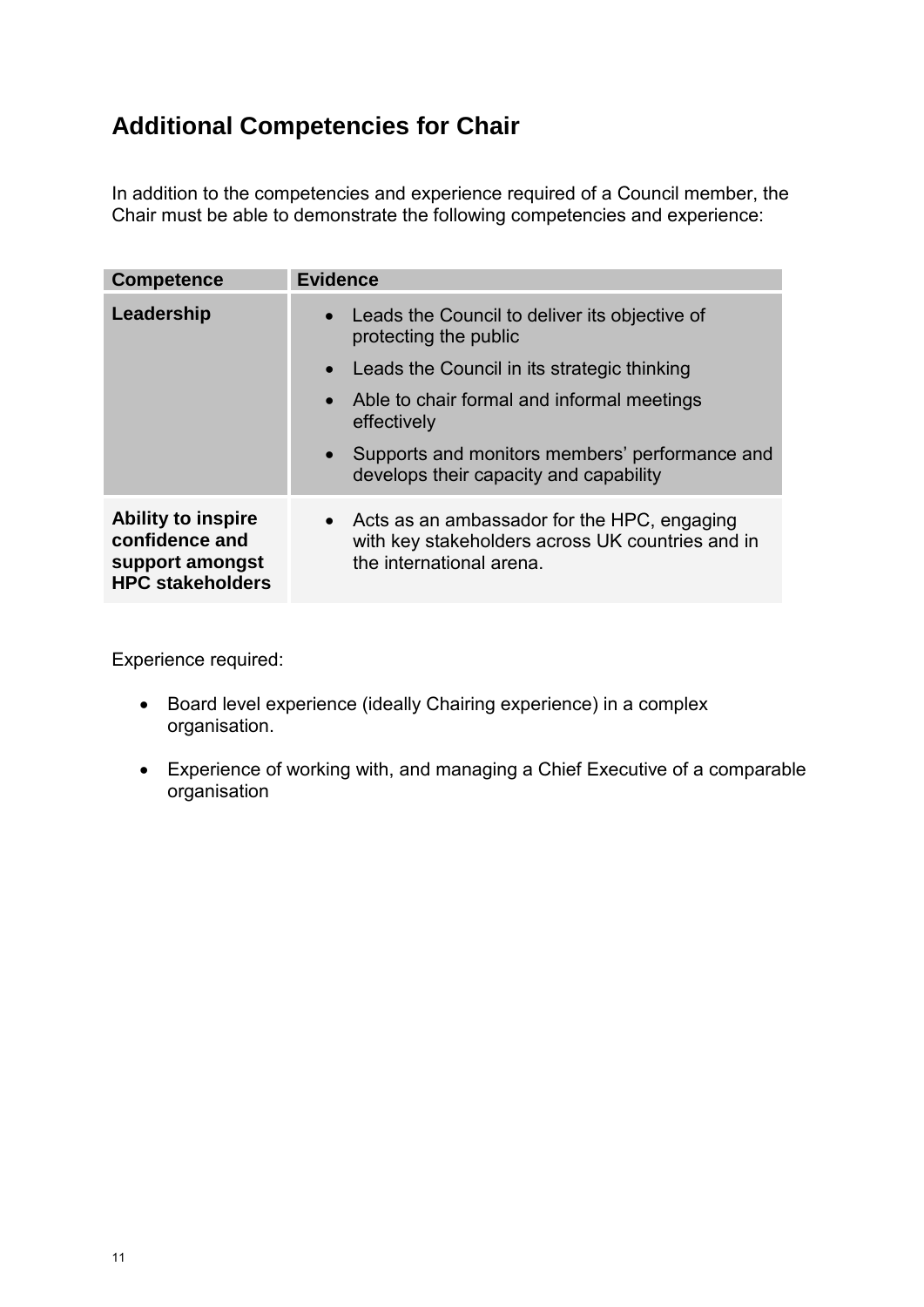# **Appendix 2: Proposed revised competencies for the Chair**

(Competencies for all members as per appendix 1)

# **Additional Chair competencies**

| <b>Competence</b>                                                            | <b>Evidence</b>                                                                                                                                                                       |  |
|------------------------------------------------------------------------------|---------------------------------------------------------------------------------------------------------------------------------------------------------------------------------------|--|
| Ability to chair and<br>lead the Council                                     | Board level leadership experience in a complex<br>organisation. (Experience of chairing a Board is<br>desirable.)                                                                     |  |
|                                                                              | Understanding of the role of governance in public<br>bodies.                                                                                                                          |  |
|                                                                              | Proven ability to lead the Council in its strategic<br>thinking and in delivering its public protection role.                                                                         |  |
|                                                                              | Proven ability to chair formal and informal meetings<br>$\bullet$<br>effectively.                                                                                                     |  |
|                                                                              | Proven ability to facilitate discussion, involving<br>others to reach collective decisions which deliver<br>organisational objectives.                                                |  |
|                                                                              | Understanding of the respective leadership roles of<br>the Chair and Chief Executive and Registrar.                                                                                   |  |
|                                                                              | Experience of working with, and managing the<br>$\bullet$<br>Chief Executive of a comparable organisation<br>(desirable).                                                             |  |
|                                                                              | Ability to support and monitor members'<br>$\bullet$<br>performance to develop their capacity and<br>capability.                                                                      |  |
| <b>Ability to</b><br>command the<br>respect of HCPC's<br><b>stakeholders</b> | Proven ability to act as an ambassador for the<br>HCPC, building effective relationships with a range<br>of senior level stakeholders across the UK<br>countries and internationally. |  |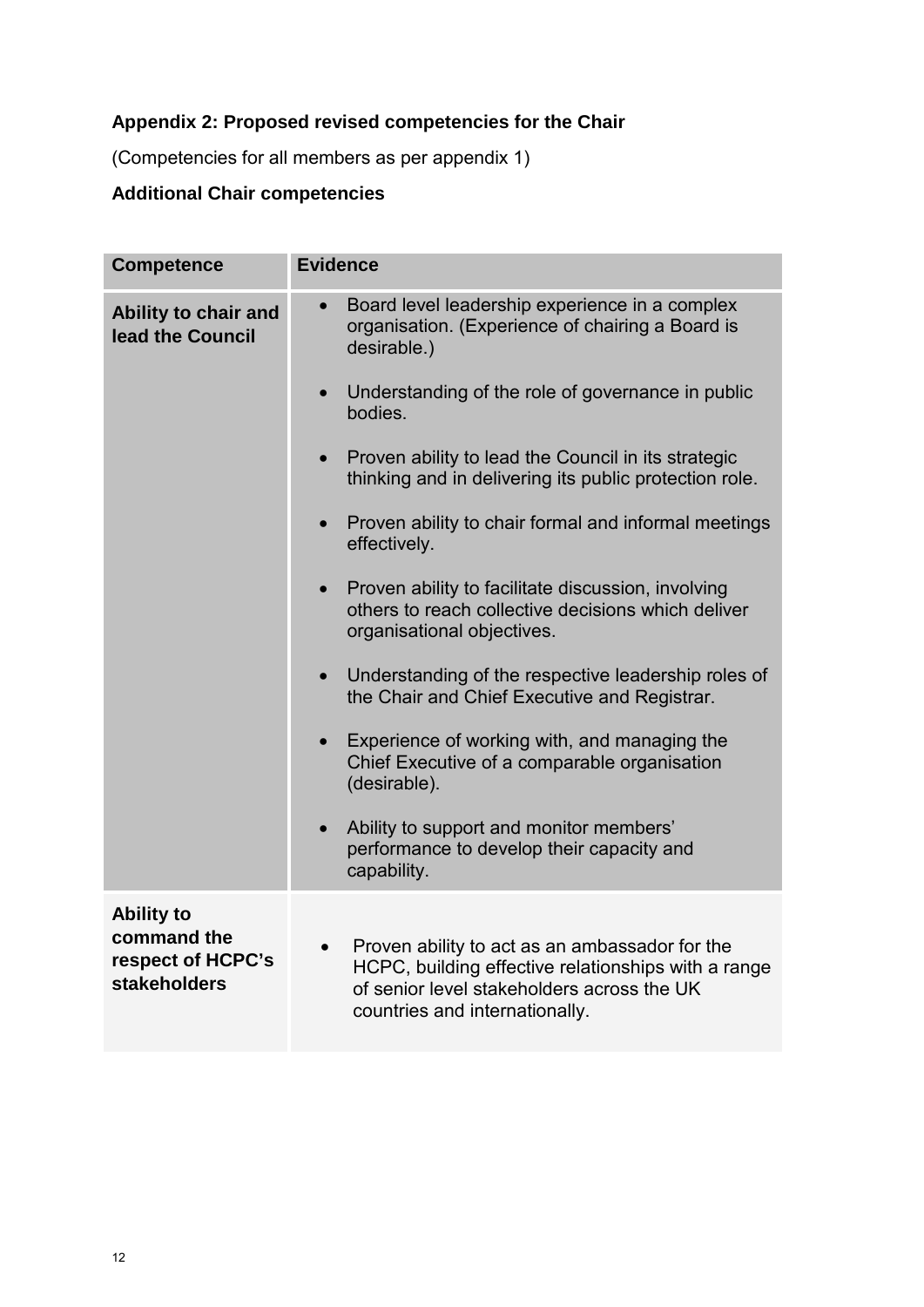## **Appendix 3 – Examples of competencies for Chairs**

## **Nursing and Midwifery Council (NMC)**

- The skill, judgment, and ability effectively to lead and manage a strong Council that meets in public and comprises both lay and registrant members.
- Highly developed communication, listening, and influencing skills, with the ability to establish positive strategic relationships to command the confidence and support of a wide and complex range of interested parties, and to navigate a complex political environment.
- Skills and expertise in effective strategic leadership gained in an organisation of equivalent scale and complexity, with the ability to drive forward the NMC's strategic agenda and the credibility to establish effective working relationships with Council members, executives, staff, and other interested parties.
- Sound governance skills, including the financial and commercial acumen to appraise strategic proposals, budgets, and performance.
- An understanding of the health sector, the issues facing the nursing and midwifery professions, and the role of professional regulation in a UK-wide context.
- Experience of chairing a board is desirable.

## **General Pharmaceutical Council (GPhC)**

Experience and knowledge criteria

- Experience of leading a complex organisation in the public, private or voluntary sector.
- Experience of applying high level governance skills in chairing a governing body.
- Awareness of key stakeholders, the government and its operation and infrastructure.

**Competencies** 

Personal qualities

- The ability to display credibility across and beyond the registered pharmacy professions.
- Excellent personal communication skills with the tact and diplomacy to deal with potentially difficult and sensitive issues.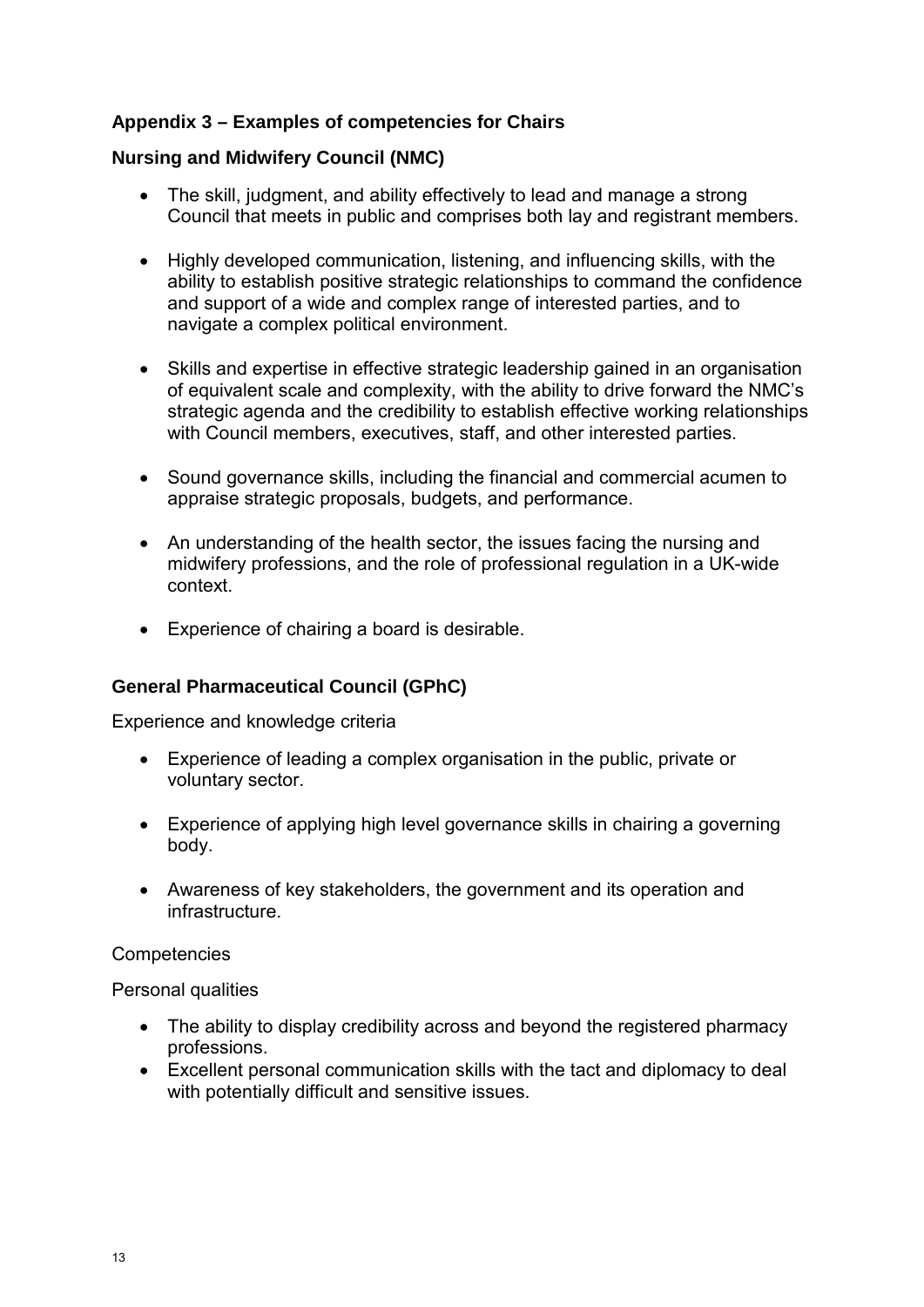Intellectual flexibility

- Forward vision that facilitates strategic planning
- A proven track record of working within a complex environment to reach decisions which establish shared corporate objectives.
- Effective influencing and communication
- Commitment to effectively communicate the collective decisions of the GPhC to key interest groups
- Demonstrable experience of working in partnership, gaining the respect, and promoting inclusion and involvement of one or more key stakeholder groups
- Proven record of managing external relationships and commanding the confidence and support of key stakeholder groups.

Effective team working

- Involves others in the decision making process to reach collective decisions and to obtain the best outcome for the organisation and its statutory functions
- Is willing and able to delegate as appropriate
- Has highly developed interpersonal skills with the proven ability to establish credible and effective working relationships.

#### Chairing skills

- High personal standards in relation to governance and quality assurance
- An understanding of regulation in either the public or private sectors with the commitment to improve healthcare and public safety though effective regulation
- An ability to chair a board of a complex organisation with particular strengths in managing divergent views
- The ability to represent the GPhC internally and externally with a focus on ambassadorial skills
- Sound understanding of the Chair and the Chief Executive & Registrar's respective leadership roles.

## **Colchester Hospital University NHS Foundation Trust**

Patient and community focus

- A proven high level of commitment to patients, carers and the community
- High level of understanding of and interest in health and social care issues
- Commitment to NHS Values and principles

## Strategic direction

- The ability to think and plan ahead, balancing needs and constraints
- Proven leadership skills able to demonstrate leadership skills and engender respect from others